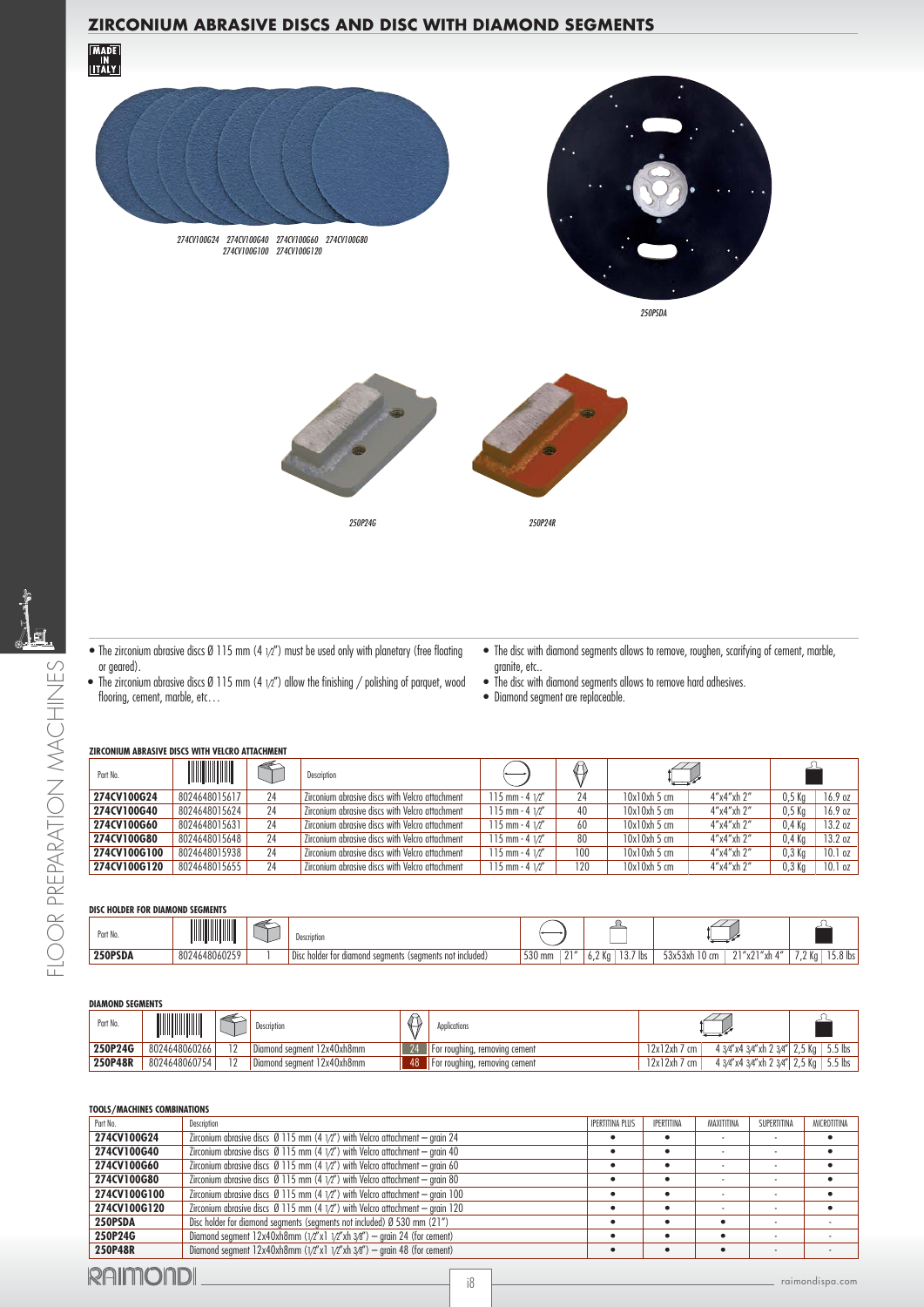# **DIAMOND PADS FOR IPERTITINA AND MICROTITINA WITH MAGNETIC ATTACHMENT**



• The metal-bounded and resin-bounded diamond pads are available in several grits and allow the polishing and refinishing of marble, granite, terrazzo, "venetian" floors, cement, etc… • The metal-bounded diamond pads (with diamond segments) allow the roughing / grinding

of porcelain tiles, marble, granite, cement, etc…

- Changing the satellite tools is quick, easy and safe thanks to the "magnetic" attachments.
- Diamond pads must be used with the geared planetary only (3 or 6 satellites).

| Part No.     |               | $\iff$ | Description                          |                          |         |                |                         |                   |           |
|--------------|---------------|--------|--------------------------------------|--------------------------|---------|----------------|-------------------------|-------------------|-----------|
| 274DG040/050 | 8024648056832 | 3      | Metal-bounded diam. pads - mag. att. | 412''<br>115 mm          | 40/50   | $12x12x h7$ cm | 4 3/4"x4 3/4"x h 2 3/4" | 1.7 Ka            | $3.7$ lbs |
| 274DG100/120 | 8024648056849 | 3      | Metal-bounded diam. pads - mag. att. | 412''<br>$15 \text{ mm}$ | 100/120 | $12x12x h7$ cm | 4 3/4"x4 3/4"x h 2 3/4" | 1.7 <sub>Ka</sub> | $3.7$ lbs |
| 274DM040/050 | 8024648056979 | 3      | Metal-bounded diam. pads - mag. att. | 412''<br>$15 \text{ mm}$ | 40/50   | $12x12x h7$ cm | 4 3/4"x4 3/4"x h 2 3/4" | 1.7 <sub>Kq</sub> | $3.7$ lbs |
| 274DM100/120 | 8024648057976 | 3      | Metal-bounded diam. pads - mag. att. | 41/2''<br>$115$ mm       | 100/120 | $12x12x h7$ cm | 4 3/4"x4 3/4"x h 2 3/4" | 1.7 <sub>Ka</sub> | $3.7$ lbs |
| 274DC040/050 | 8024648056818 | 3      | Metal-bounded diam. pads - mag. att. | 412''<br>$115$ mm        | 40/50   | $12x12x h7$ cm | 4 3/4"x4 3/4"x h 2 3/4" | 1,7 Kg            | $3.7$ lbs |
| 274DC100/120 | 8024648056825 | 3      | Metal-bounded diam. pads - mag. att. | 412''<br>115 mm          | 100/120 | $12x12x h7$ cm | 4 3/4"x4 3/4"x h 2 3/4" | 1,7 Kg            | $3.7$ lbs |

### **RESIN-BOUNDED DIAMOND PADS CR TYPE WITH MAGNETIC ATTACHMENT**

| Part No.           | <b>ANTIQUES</b> | Description                             |                        |                 |                |                         |       |         |
|--------------------|-----------------|-----------------------------------------|------------------------|-----------------|----------------|-------------------------|-------|---------|
| <b>274DTCR0030</b> | 8024648057570   | Resin-bounded diam. pads - mag. att. CR | 115 mm<br>412''        | 30 <sup>°</sup> | $12x12x h7$ cm | 4 3/4"x4 3/4"x h 2 3/4" | .4 Ka | $3$ lbs |
| <b>274DTCR0075</b> | 8024648057587   | Resin-bounded diam. pads - mag. att. CR | 412''<br>$\mathsf{mm}$ |                 | $12x12x h7$ cm | 4 3/4"x4 3/4"x h 2 3/4" | .4 Ka | $3$ lbs |
| 274DTCR0150        | 8024648057594   | Resin-bounded diam. pads - mag. att. CR | 412''<br>mm            | $150^{\circ}$   | $12x12x h7$ cm | 4 3/4"x4 3/4"x h 2 3/4" | .4 Ka | $3$ lbs |

#### **RESIN-BOUNDED DIAMOND PADS EPK TYPE WITH MAGNETIC ATTACHMENT**

| Part No.    | <b>All All All A</b> | E | ♦<br>Description                         |                    |                  |                |                         |         |                |
|-------------|----------------------|---|------------------------------------------|--------------------|------------------|----------------|-------------------------|---------|----------------|
| 274DTPK0050 | 8024648057600        |   | Resin-bounded diam. pads - mag. att. EPK | 41/2''<br>$115$ mm | 50               | $12x12x h7$ cm | 4 3/4"x4 3/4"x h 2 3/4" | l ,4 Kg | $3$ lbs        |
| 274DTPK0120 | 8024648057617        |   | Resin-bounded diam. pads - mag. att. EPK | $115$ mm<br>41/2   | 120 <sub>1</sub> | $12x12x h7$ cm | 4 3/4"x4 3/4"x h 2 3/4" | i ,4 Kg | $3$ lbs        |
| 274DTPK0220 | 8024648057624        |   | Resin-bounded diam. pads - mag. att. EPK | 412''<br>$115$ mm  | 220              | $12x12x h7$ cm | 4 3/4"x4 3/4"x h 2 3/4" | 1,4 Kg  | $3$ lbs        |
| 274DTPK0400 | 8024648057631        |   | Resin-bounded diam. pads - mag. att. EPK | 41/2''<br>$115$ mm | 400              | $12x12x h7$ cm | 4 3/4"x4 3/4"x h 2 3/4" | 1,4 Kg  | $3$ lbs        |
| 274DTPK0600 | 8024648057648        |   | Resin-bounded diam. pads - mag. att. EPK | 41/2<br>$115$ mm   | 600              | $12x12x h7$ cm | 4 3/4"x4 3/4"x h 2 3/4" | 1,4 Kg  | 3 <sub>l</sub> |
| 274DTPK0800 | 8024648057655        |   | Resin-bounded diam. pads - mag. att. EPK | 41/2''<br>$115$ mm | 800              | $12x12x h7$ cm | 4 3/4"x4 3/4"x h 2 3/4" | i ,4 Kg | $3$ lbs        |
| 274DTPK1800 | 8024648057662        |   | Resin-bounded diam. pads - mag. att. EPK | 41/2<br>$115$ mm   | 1800             | $12x12x h7$ cm | 4 3/4"x4 3/4"x h 2 3/4" | 1,4 Kg  | $3$ lbs        |
| 274DTPK3500 | 8024648057679        |   | Resin-bounded diam. pads - mag. att. EPK | 41/2<br>115 mm     | 3500             | 12x12x h7 cm   | 4 3/4"x4 3/4"x h 2 3/4" | l ,4 Kg | $3$ lbs        |

#### **RESIN-BOUNDED DIAMOND PADS EPR TYPE WITH MAGNETIC ATTACHMENT**

| Part No.    | <b>All All All All A</b> |   | Description                              |                           | ⋒               |                |                         |       |         |
|-------------|--------------------------|---|------------------------------------------|---------------------------|-----------------|----------------|-------------------------|-------|---------|
| 274DTPR0030 | 8024648057686            |   | Resin-bounded diam. pads - mag. att. EPR | 412''<br>$15 \text{ mm}$  | 30 <sup>°</sup> | $12x12x h7$ cm | 4 3/4"x4 3/4"x h 2 3/4" | .4 Ka | $3$ lbs |
| 274DTPR0080 | 8024648057693            | 3 | Resin-bounded diam. pads - mag. att. EPR | 41/2''<br>$15 \text{ mm}$ | 80              | $12x12x h7$ cm | 4 3/4"x4 3/4"x h 2 3/4" | .4 Ka | $3$ lbs |
| 274DTPR0180 | 8024648057709            |   | Resin-bounded diam. pads - mag. att. EPR | $15 \text{ mm}$<br>41/2'' | 180             | $12x12x h7$ cm | 4 3/4"x4 3/4"x h 2 3/4" | .4 Ka | $3$ lbs |
| 274DTPR0600 | 8024648057716            |   | Resin-bounded diam. pads - mag. att. EPR | 412''<br>$15 \text{ mm}$  | 600             | $12x12x h7$ cm | 4 3/4"x4 3/4"x h 2 3/4" | .4 Ka | $3$ lbs |
| 274DTPR1800 | 8024648057723            |   | Resin-bounded diam. pads - mag. att. EPR | $15 \text{ mm}$<br>41/2'' | 800             | $12x12x h7$ cm | 4 3/4"x4 3/4"x h 2 3/4" | .4 Ka | $3$ lbs |

#### **LIQUIDS AND POWDERS**

| Part No.            | <b>All All All A</b> | Description                                                                    |                 |                                           |          |            |
|---------------------|----------------------|--------------------------------------------------------------------------------|-----------------|-------------------------------------------|----------|------------|
| <b>130CRISTB5LT</b> | 8024648074676        | Crystallizing liquid for marble and cement (tank capacity liters 5 / 1.32 gal) |                 | 35x27xh 31 cm   13 3/4"x10 5/8"xh 12 1/4" | $6,5$ Kg | $14.3$ lbs |
| <b>130CRISTPG</b>   | 8024648057952        | Polishing powder for granite (bucket capacity 5 Kg / 11 lbs)                   | 26x26x h 26 cm  | 10"x10"xh 10"                             | 5,8 Kg   | $12.8$ lbs |
| <b>130CRISTPM</b>   | 8024648057969        | Polishing powder for marble and cement (bucket capacity 5 Kg / 11 lbs)         | $26x26x h26$ cm | $10''$ x $10''$ xh $10''$                 | 5,8 Kg   | 12.8 lbs   |
| <b>130IND A5LT</b>  | 8024648086914        | Hardener liquid for cement (tank capacity liters 5 lt / 1.32 gal)              |                 | 35x27xh 31 cm   13 3/4"x10 5/8"xh 12 1/4" | $6.5$ Kg | $14.3$ lbs |
| raimondispa.com     |                      | :0                                                                             |                 |                                           |          |            |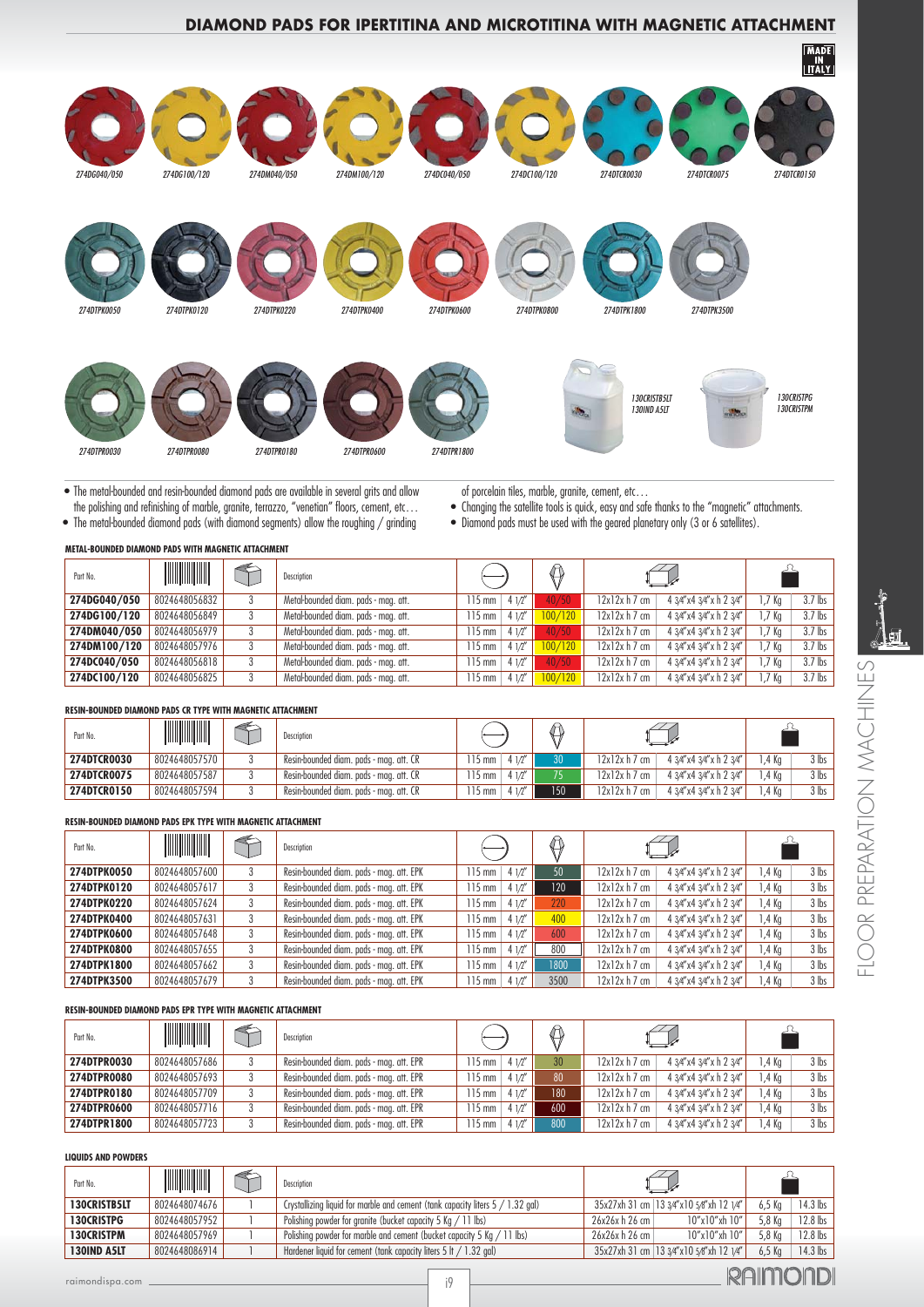# **SUGGESTED SEQUENCES FOR POLISHING**

#### **GRANITE (WET TREATMENT ONLY)**

|                 | <b>ROUGHING</b><br><b>POLISHING</b> |             |             |             |             |             |             |             | <b>FINISHING</b> |               |
|-----------------|-------------------------------------|-------------|-------------|-------------|-------------|-------------|-------------|-------------|------------------|---------------|
| 274DG040/050    | 274DG100/120                        | 274DTCR0030 | 274DTCR0075 | 274DTCR0150 | 274DTPR0180 | 274DTPK0220 | 274DTPK0400 | 274DTPK0800 | 274DTPK1800      | 130CRISTPG    |
| $\sim$<br>40/50 | 00/120                              |             |             | 150         | 180         | חחח<br>ZZU  | 400         | 800         | 1800             | <b>POWDER</b> |

#### **MARBLE (WET TREATMENT ONLY)**

|     | <b>ROUGHING</b><br><b>POLISHING</b> |             |             |             |             |             |             |      | <b>FINISHING</b> |               |  |  |
|-----|-------------------------------------|-------------|-------------|-------------|-------------|-------------|-------------|------|------------------|---------------|--|--|
|     | 274DM040/050 274DM100/120           | 274DTPK0050 | 274DTPK0120 | 274DTPK0400 | 274DTPK0800 | 274DTPK1800 | 274DTPK3500 | $\,$ |                  |               |  |  |
| /50 | 100/120                             | rΩ<br>JU    | 120         | 400         | 800         | 1800        | 3500        |      |                  | <b>LIQUID</b> |  |  |

These grains are recommended for dark marbles only.

#### **TERRAZZO/AGGLOMERATES (WET TREATMENT)**

|              | <b>ROUGHING</b> |             |             | POLISHING I° STEP |                 | POLISHING II° STEP                                       |     |      |      | <b>CRYSTALLIZATION</b> |
|--------------|-----------------|-------------|-------------|-------------------|-----------------|----------------------------------------------------------|-----|------|------|------------------------|
| 274DC040/050 | 274DC100/120    | 274DTPR0030 | 274DTPR0080 | 274DTPR0180       | 130 ND A        | 274DTPK0600<br>274DTPK0220<br>274DTPK1800<br>274DTPK3500 |     |      |      | 130 CRISTB             |
| $\sim$       | <b>UU/120</b>   | 30          | 80          | 180               | <b>HARDENER</b> | 000<br><b>ZZV</b>                                        | 600 | 1800 | 3500 | LIQUID                 |

These grains are recommended for dark materials only.

#### **TERRAZZO/AGGLOMERATES (DRY TREATMENT)**

|              | <b>ROUGHING</b><br>POLISHING I° STEP |                            |    |             |                 | <b>CRYSTALLIZATION</b>     |      |  |  |               |
|--------------|--------------------------------------|----------------------------|----|-------------|-----------------|----------------------------|------|--|--|---------------|
| 274DC040/050 | 274DC100/120                         | 274DTPR0030<br>274DTPR0080 |    | 274DTPR0180 | 130 IND A       | 274DTPR0600<br>274DTPR1800 |      |  |  | 130CRISTB     |
| 407 JU       | 100/120                              | 30                         | 80 | 180         | <b>HARDENER</b> | 600                        | 1800 |  |  | <b>LIQUID</b> |

#### **CEMENT LAYERED WITH QUARTZ (WET TREATMENT)**

| <b>ROUGHING</b> |             | POLISHING I° STEP |                 | POLISHING II° STEP |             |  |  | <b>CRYSTALUZATION</b> |               |
|-----------------|-------------|-------------------|-----------------|--------------------|-------------|--|--|-----------------------|---------------|
|                 | 274DTPR0080 | 274DTPR0180       | 130IND A        | 274DTPK0600        | 274DTPK1800 |  |  |                       | 130 CRISTB    |
|                 | 80          | 180               | <b>HARDENER</b> | 600                | 1800        |  |  |                       | <b>LIQUID</b> |

### **CEMENT LAYERED WITH QUARTZ (DRY TREATMENT)**

| <b>ROUGHING</b> |             | POLISHING I° STEP |                 | POLISHING II° STEP |             |  |  | <b>CRYSTALLIZATION</b> |                       |
|-----------------|-------------|-------------------|-----------------|--------------------|-------------|--|--|------------------------|-----------------------|
|                 | 274DTPR0080 | 274DTPR0180       | <b>30IND A</b>  | 274DTPR0600        | 274DTPR1800 |  |  |                        | <sup>1</sup> 30CRISTB |
|                 | 80          | 180               | <b>HARDENER</b> | 600                | 1800        |  |  |                        | <b>LIQUID</b>         |

### **CEMENT (WET TREATMENT)**

| <b>ROUGHING</b><br>POLISHING I° STEP |              |             |                            |     | POLISHING II° STEP | <b>CRYSTALLIZATION</b> |                            |      |               |
|--------------------------------------|--------------|-------------|----------------------------|-----|--------------------|------------------------|----------------------------|------|---------------|
| 274DC040/050                         | 274DC100/120 | 274DTPR0030 | 274DTPR0080<br>274DTPR0180 |     | 130IND A           | 274DTPK0600            | 274DTPK1800<br>274DTPK3500 |      | 30CRISTB      |
| 40/JV                                | 100/120      | 30          | 80                         | 180 | <b>HARDENER</b>    | 600                    | 1800                       | 3500 | <b>LIQUIL</b> |

#### **CEMENT (DRY TREATMENT)**

| <b>ROUGHING</b><br>POLISHING I° STEP |              |             |                                        |     |                 | POLISHING II° STEP | <b>CRYSTALLIZATION</b> |            |               |
|--------------------------------------|--------------|-------------|----------------------------------------|-----|-----------------|--------------------|------------------------|------------|---------------|
| 274DC040/050                         | 274DC100/120 | 274DTPR0030 | 274DTPR0180<br>130 ND A<br>274DTPR0080 |     | 274DTPR0600     | 274DTPR1800        |                        | 130 CRISTB |               |
| <b>40700</b>                         | 100/120      | 30          | 80                                     | 180 | <b>HARDENER</b> | 600                | 1800                   |            | <b>LIQUID</b> |



**RAIMONDI** 

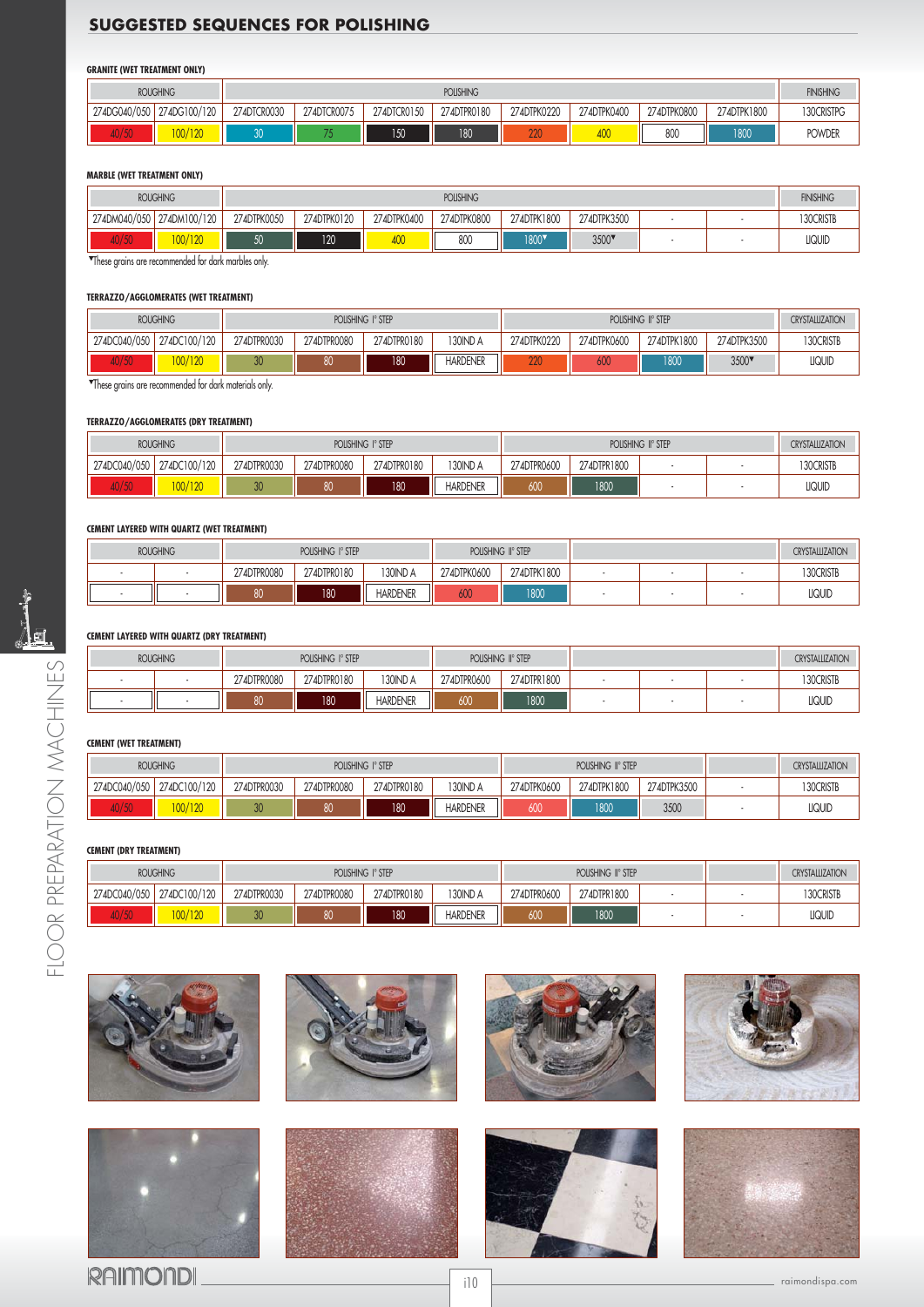

207A 207B 207C

165A 165B 165C

*<u>ITHERINI</u>* 

335A 335B

enna



335TINEX 207TINEX 165TINEX





| <b>WEIGHT</b><br>Part No.<br>8024648015754<br>335A<br>335B<br>8024648015761<br>207A<br>8024648002518<br>207B<br>8024648002525<br>207C<br>8024648002532<br>165A<br>8024648002549<br>165B<br>8024648002556<br>165C<br>8024648002563<br>335TINEX<br>8024648015785<br>207TINEX<br>8024648002631 | Description<br>Stiff nylon brush (bristle 080)<br>Medium nylon brush (bristle 065)<br>Stiff nylon brush (bristle 080)<br>Medium nylon brush (bristle 065) | 3,6 Kg<br>8 lbs<br>$8.4$ lbs<br>$3,8$ Kg<br>$6.6$ lbs<br>3 Kg<br>7 lbs<br>$3,2$ Kg |                  | 8.6 lbs<br>$3,9$ Kg<br>$9$ lbs<br>$4.1$ Kg |
|---------------------------------------------------------------------------------------------------------------------------------------------------------------------------------------------------------------------------------------------------------------------------------------------|-----------------------------------------------------------------------------------------------------------------------------------------------------------|------------------------------------------------------------------------------------|------------------|--------------------------------------------|
|                                                                                                                                                                                                                                                                                             |                                                                                                                                                           |                                                                                    |                  |                                            |
|                                                                                                                                                                                                                                                                                             |                                                                                                                                                           |                                                                                    |                  |                                            |
|                                                                                                                                                                                                                                                                                             |                                                                                                                                                           |                                                                                    |                  |                                            |
|                                                                                                                                                                                                                                                                                             |                                                                                                                                                           |                                                                                    |                  | $7.3$ lbs<br>$3,3$ Kg                      |
|                                                                                                                                                                                                                                                                                             |                                                                                                                                                           |                                                                                    |                  | $8$ lbs<br>3,6 Kg                          |
|                                                                                                                                                                                                                                                                                             | Soft nylon brush (bristle 025)                                                                                                                            | 8 lbs<br>$3,6$ Kg                                                                  |                  | 8.6 lbs<br>3,9 Kg                          |
|                                                                                                                                                                                                                                                                                             | Stiff nylon brush (bristle 080)                                                                                                                           | $2,1$ Kg<br>$4.6$ lbs                                                              |                  | $5.3$ lbs<br>$2,4$ Kg                      |
|                                                                                                                                                                                                                                                                                             | Medium nylon brush (bristle 065)                                                                                                                          | 5.3 lbs<br>$2,4$ Kg                                                                |                  | 6 lbs<br>2.7 <sub>Kq</sub>                 |
|                                                                                                                                                                                                                                                                                             | Soft nylon brush (bristle 025)                                                                                                                            | 6 lbs<br>$2,7$ Kg                                                                  | $47x47xh$ 9 cm   | $6.6$ lbs<br>3 Kg                          |
|                                                                                                                                                                                                                                                                                             | Brush with abrasive bristles (bristle 1,5)                                                                                                                | 3,8 Kg<br>8.4 lbs                                                                  |                  | $9$ lbs<br>$4,1$ Kg                        |
|                                                                                                                                                                                                                                                                                             | Brush with abrasive bristles (bristle 050)                                                                                                                | $2,9$ Kg<br>$6.4$ lbs                                                              | 18"x18"xh 3 1/2" | $7$ lbs<br>$3,2$ Kg                        |
| 165TINEX<br>8024648002648                                                                                                                                                                                                                                                                   |                                                                                                                                                           | 5.5 lbs<br>$2,5$ Kg                                                                |                  | $6.2$ lbs<br>$2,8$ Kg                      |
| 337<br>8024648015792                                                                                                                                                                                                                                                                        |                                                                                                                                                           | $9.5$ lbs<br>4,3 Kg                                                                |                  | $10.4$ lbs<br>4,7 Kg                       |
| 209<br>8024648002693                                                                                                                                                                                                                                                                        | Brass coated, steel-wire brush                                                                                                                            | 3,5 Kg<br>$7.7$ lbs                                                                |                  | 8.4 lbs<br>3,8 Kg                          |
| 166<br>8024648002709                                                                                                                                                                                                                                                                        |                                                                                                                                                           | $6.8$ lbs<br>3,1 Kg                                                                |                  | $7.5$ lbs<br>3,4 Kg                        |
| 338<br>8024648015808                                                                                                                                                                                                                                                                        |                                                                                                                                                           | 8.4 lbs<br>$3,8$ Kg                                                                |                  | $9$ lbs<br>4,1 Kg                          |
| 208<br>8024648002655                                                                                                                                                                                                                                                                        | Brush with vegetable fiber bristles                                                                                                                       | $3,1$ Kg<br>$6.8$ lbs                                                              |                  | $7.5$ lbs<br>3,4 Kg                        |
| 228<br>8024648002662                                                                                                                                                                                                                                                                        |                                                                                                                                                           | $5.3$ lbs<br>$2,4$ Kg                                                              |                  | 6 lbs<br>$2,7$ Kg                          |

| Part No. | Applications         |        |         | MACHINE<br><b>Applications</b><br>Part No. |                 |                                  |        |          | MACHINE                            |
|----------|----------------------|--------|---------|--------------------------------------------|-----------------|----------------------------------|--------|----------|------------------------------------|
| 335A     |                      |        |         |                                            | 335TINEX        | For intensive, abrasive cleaning | 480 mm | 19"      | <b>IPERTITINA PLUS, IPERTITINA</b> |
| 335B     |                      | 480 mm | 19"     | <b>IPERTITINA</b>                          | 207TINEX        | and also for creating an aged    | 450 mm | 17.34''  | MAXITITINA                         |
| 335C     |                      |        |         |                                            | <b>165TINEX</b> | look in terracotta               | 430 mm | 17"      | SUPERTITINA                        |
| 207A     |                      |        |         |                                            | 337             |                                  | 480 mm | 19"      | IPERTITINA PLUS, IPERTITINA        |
| 207B     | For general cleaning | 450 mm | 17 3/4" | MAXITITINA                                 | 209             | For intensive cleaning           | 450 mm | 17.3/4'' | MAXITITINA                         |
| 207C     |                      |        |         |                                            | 166             |                                  | 430 mm | 17''     | SUPERTITINA                        |
| 165A     |                      |        |         |                                            | 338             |                                  | 480 mm | 19"      | IPERTITINA PLUS, IPERTITINA        |
| 165B     |                      | 430 mm | 17''    | SUPERTITINA                                | 208             | For waxing                       | 450 mm | 17.3/4'' | MAXITITINA                         |
| 165C     |                      |        |         |                                            | 228             |                                  | 430 mm | 17"      | SUPERTITINA                        |







i14 and the community of the community of the community of the community of the community of the community of the community of the community of the community of the community of the community of the community of the commun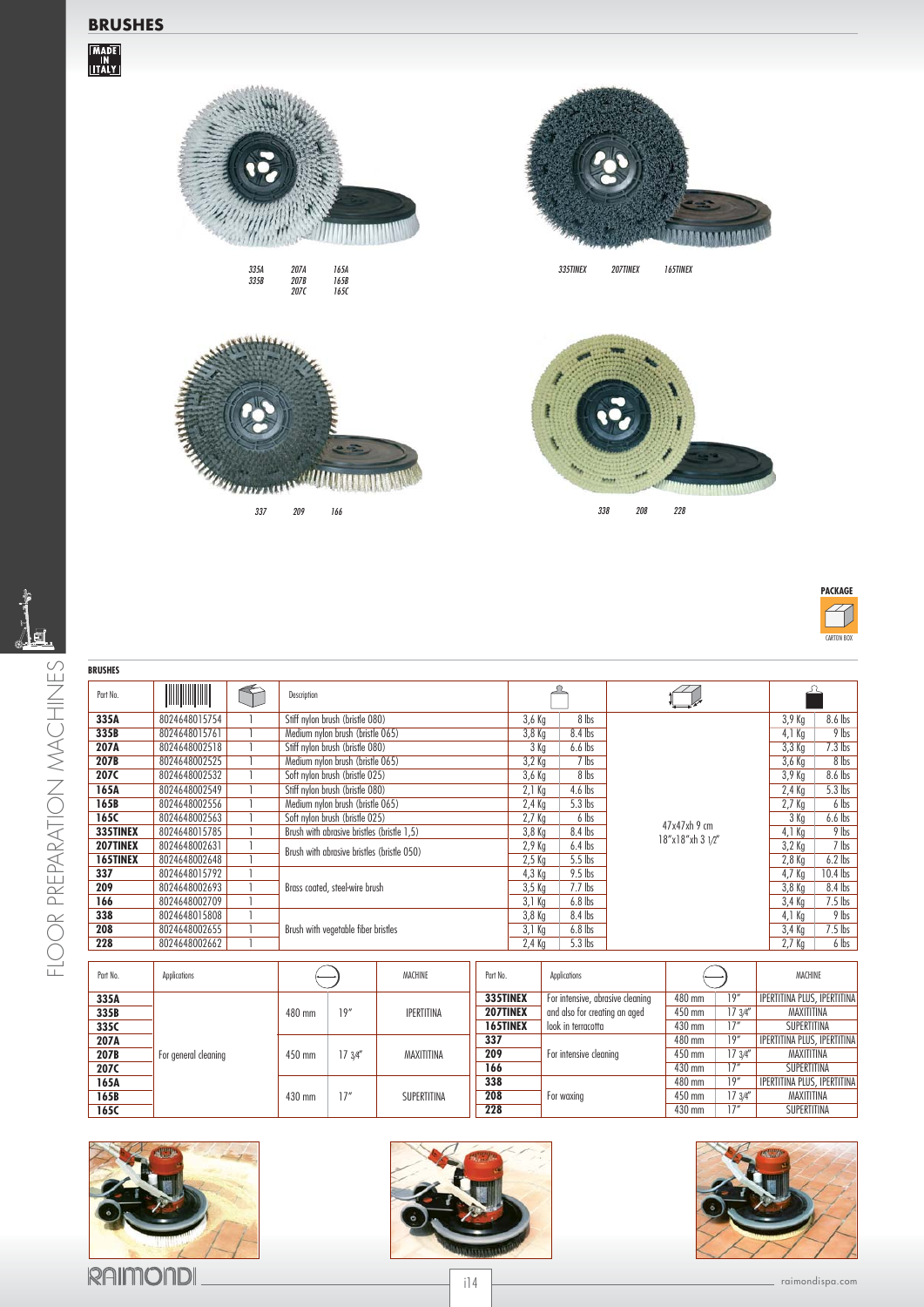# **DISC HOLDERS AND FELT DISCS**

|<br>| IN<br>| <u>IT</u>ALY |





213PELO 168PELO



| PACKAGE    |
|------------|
|            |
| CARTON BOX |



| ISC HOLDERS AND FELT DISCS |                          |   |                                                   |                   |              |                               |                              | $\circ$                    |
|----------------------------|--------------------------|---|---------------------------------------------------|-------------------|--------------|-------------------------------|------------------------------|----------------------------|
| Part No.                   | <b>All All All All A</b> |   | Description                                       |                   |              |                               |                              | 当                          |
| 339VELCRO                  | 8024648015815            |   | Disc holder for felt and sponge discs with Velcro | $3,1$ Kg          | $6.8$ lbs    |                               | $7.7$ lbs<br>$3,5$ Kg        | 工                          |
| <b>339PELO</b>             | 8024648015822            |   | Disc holder for felt and sponge discs with points | $2,6$ Kg          | 5.7 lbs      | 47x47xh 10 cm                 | $6.4$ lbs<br>2,9 Kg          | ( )                        |
| 213VELCRO                  | 8024648002730            |   | Disc holder for felt and sponge discs with Velcro | $2,5$ Kg          | $5.5$ lbs    | 18"x18"xh 4"                  | $6.2$ lbs<br>$2,8$ Kg        | $\overline{\mathcal{A}}$   |
| <b>213PELO</b>             | 8024648007193            |   | Disc holder for felt and sponge discs with points | $2,4$ Kg          | $5.3$ lbs    |                               | 2,7 Kg<br>6 lbs              | $\lesssim$                 |
| <b>168PELO</b>             | 8024648007209            |   | Disc holder for felt and sponge discs with points | 1,9 Kg            | $4.2$ lbs    |                               | $4.9$ lbs<br>$2,2$ Kg        |                            |
| 340N                       | 8024648015839            | 5 | Black felt disc (high abrasiveness)               | 360 gr            | $12.7$ oz    | 53x53xh 10 cm                 | $6.2$ lbs<br>$2,8$ Kg        |                            |
| 340V                       | 8024648015853            | 5 | Green felt disc (medium abrasiveness)             | 270 <sub>gr</sub> | 9.5 oz       | 21"x21"xh 4"                  | $5.3$ lbs<br>$2,4$ Kg        |                            |
| 340B                       | 8024648015846            | 5 | White felt disc (low abrasiveness)                | 150 <sub>qr</sub> | 5.3 oz       |                               | $4$ lbs<br>1,8 Kg            |                            |
| 248N                       | 8024648002778            | 5 | Black felt disc (high abrasiveness)               | 340 gr            | 12oz         | 47x47xh 10 cm                 | $4.4$ lbs<br>$2$ Kg          | $\overline{\triangleleft}$ |
| <b>248V</b>                | 8024648002785            | 5 | Green felt disc (medium abrasiveness)             | 260 <sub>gr</sub> | 9.2 oz       | 18"x18"xh 4"                  | $3.5$ lbs<br>1,6 Kg          | $\sim$                     |
| 248B                       | 8024648002792            |   | White felt disc (low abrasiveness)                | 140 <sub>qr</sub> | 50Z          |                               | $2.2$ lbs<br>1 Kg            |                            |
| <b>170N</b>                | 8024648002808            | 5 | Black felt disc (high abrasiveness)               | 250 <sub>gr</sub> | 8.8 oz       | 42x42xh 12 cm                 | $3.3$ lbs<br>1,5 Kg          | K                          |
| <b>170V</b>                | 8024648002815            |   | Green felt disc (medium abrasiveness)             | 200 <sub>gr</sub> | 7 oz         |                               | $2.9$ lbs<br>1,3 Kg          |                            |
| 170B                       | 8024648002822            | 5 | White felt disc (low abrasiveness)                | 100 <sub>qr</sub> | 3.5 oz       | $16''$ x $16''$ x h 4 $3/4''$ | 800 gr<br>28.2 <sub>oz</sub> | PREI                       |
|                            |                          |   |                                                   |                   |              |                               |                              | $\simeq$                   |
| Part No.                   | Applications             |   | MACHINE                                           | Part No.          | Applications |                               | MACHINE                      | 긑                          |

| Part No.         | Applications                           |        |        | MACHINE                | Part No.    | Applications                           |        |      | MACHINE     |
|------------------|----------------------------------------|--------|--------|------------------------|-------------|----------------------------------------|--------|------|-------------|
| 339VELCRO        |                                        |        | 1810'' | <b>IPERTITINA PLUS</b> | <b>248N</b> | Black felt for intensive cleaning      |        |      |             |
| 339PELO          |                                        | 460 mm |        | <b>IPERTITINA</b>      | 248V        | Green felt for medium trouble cleaning | 456 mm | 18'' | MAXITITINA  |
| 213VELCRO        | Disc holder for felt and sponge discs  |        |        | 248B                   |             | White felt to wax and polish           |        |      |             |
| <b>213PELO</b>   |                                        | 430 mm | 17''   | MAXITITINA             | <b>170N</b> | Black felt for intensive cleaning      |        |      |             |
| <b>168VELCRO</b> |                                        |        | 15''   |                        | <b>170V</b> | Green felt for medium trouble cleaning | 406 mm | 16'' | SUPERTITINA |
| <b>168PELO</b>   |                                        | 380 mm |        | SUPERTITINA            | 170B        | White felt to wax and polish           |        |      |             |
| 340N             | Black felt for intensive cleaning      |        |        | <b>IPERTITINA PLUS</b> |             |                                        |        |      |             |
| 340V             | Green felt for medium trouble cleaning | 483 mm | 19''   |                        |             |                                        |        |      |             |
| 340B             | White felt to wax and polish           |        |        | <b>IPERTITINA</b>      |             |                                        |        |      |             |





**DISC HOLDERS AND FELT DISCS**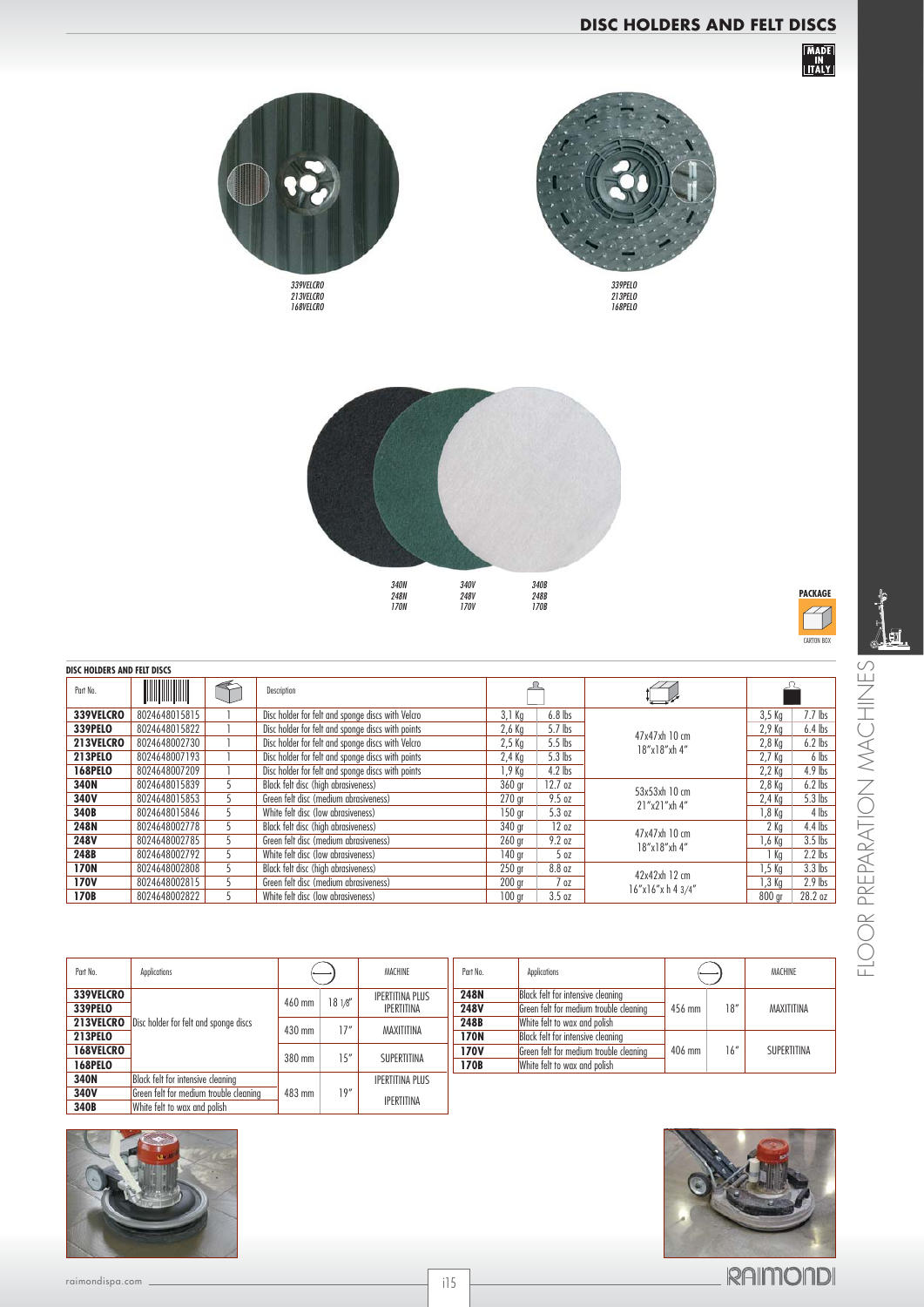# **FINISHING, GROUTING, CLEANING AND SMOOTHING TOOLS**



| Part No.         | <b>NUMBER OF STATE</b> | Description                                  |                   |                |               |               |               |            |
|------------------|------------------------|----------------------------------------------|-------------------|----------------|---------------|---------------|---------------|------------|
| 212              | 8024648002914          | Grouting paddle with non-abrasive rubber     | 5,6 Kg            | $12.4$ lbs     | 50x50xh 10 cm | 20"x20"xh 4"  | 5,9 Kg        | $13$ lbs   |
| 167              | 8024648002921          |                                              | 4.4 Ka            | 9.7 lbs        |               |               | 4,7 Kg        | $10.4$ lbs |
| 2728             | 8024648002945          | Replacement rubber grouting blades, set of 8 | .7 Ka             | $3.8$ lbs      | 25x15xh 10 cm | 10"x6"xh 4"   | 1,8 Kg        | 4 lbs      |
| 219SPUWEL        | 8024648055774          | Sponge disc with Velcro                      | 200 <sub>qr</sub> | OZ             |               |               | Ka            | $2.2$ lbs  |
| 219SPUSWE        | 8024648087607          | Sweepex sponge disc with Velcro              | 200 <sub>gr</sub> | $^{\prime}$ 07 | 47x47xh 25 cm | 18"x18"xh 10" | $\frac{1}{5}$ | $2.2$ lbs  |
| <b>122SPUWEL</b> | 8024648054241          | Sponge disc with Velcro                      | 160 ar            | 5.6 oz         |               |               | 800 gr        | 28.2 oz    |
| 219SPUSWE        | 8024648082770          | Sweepex sponge disc with Velcro              | 160 <sub>qr</sub> | 5.6 oz         |               |               | 800 gr        | 28.2 oz    |
| 214              | 8024648002983          | Steel disc                                   | 6 Ka              | $13.2$ lbs     | 68x66xh 10 cm | 27"x26"xh 4"  | 7 Ka          | 15.4 lbs   |
| 388              | 8024648002976          |                                              | 4.5 Ka            | $9.9$ lbs      |               |               | 5,2 Kg        | 11.5 lbs   |

| Part No.         | Applications                                       |                  | <b>IPERTITINA PLUS</b> | <b>IPERTITINA</b> | MAXITITINA | SUPERTITINA |
|------------------|----------------------------------------------------|------------------|------------------------|-------------------|------------|-------------|
| 212              |                                                    | 19.5%<br>500 mm  | ٠                      |                   |            |             |
| 167              | For power grouting                                 | 161Z'<br>420 mm  | $\equiv$               |                   | $\equiv$   |             |
| 219SPUWEL        |                                                    | 460 mm<br>181/8' |                        |                   |            |             |
| 219SPUSWE        | Sponge disc to emulsify the residue of cement base | 181/8<br>460 mm  | -                      |                   |            |             |
| <b>122SPUWEL</b> | grout after the grouting phase                     | 16"<br>$410$ mm  | -                      | -                 |            |             |
| 219SPUSWE        |                                                    | 16"<br>$410$ mm  |                        |                   |            |             |
| 214              |                                                    | 23.5%<br>600 mm  |                        |                   |            |             |
| 388              | For floating, smoothing of mortar base (mud beds)  | 20"<br>510 mm    |                        |                   |            |             |







**RAIMONDI**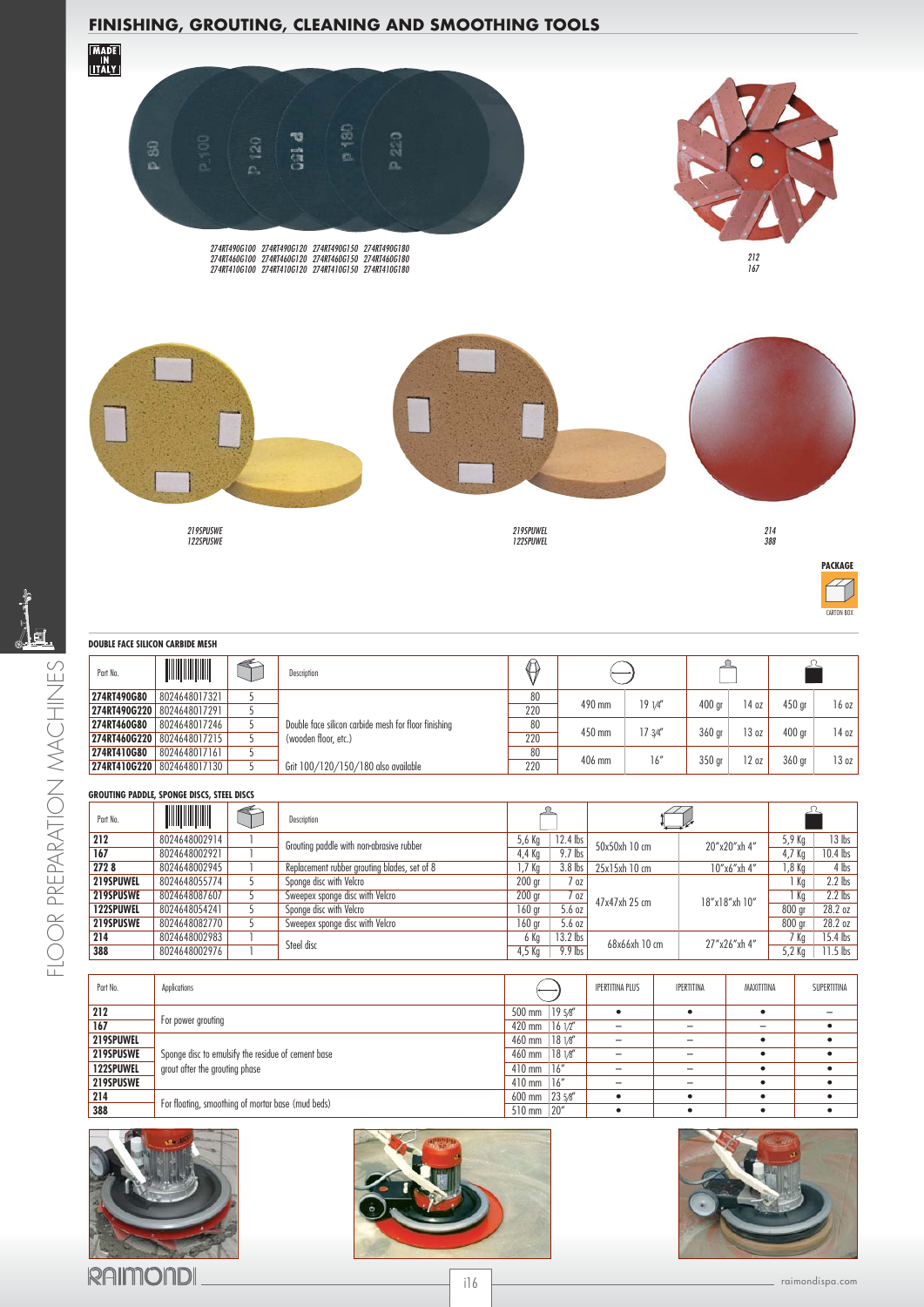# **ABRASIVE TOOLS**







27450W16 27450W24 27450W36

27440G36 27440G100

27445W16 27445W24 27445W36 27440W16 27440W24 27440W36





 $\frac{1}{2}$ 

| BASE-PLATE (DISC HOLDER FOR ABRASIVE DISCS) AND DOUBLE FACE ABRASIVE DISCS |  |  |
|----------------------------------------------------------------------------|--|--|
|                                                                            |  |  |

27450G36 27450G100

27445G36 27445G100

| Part No.  | <b>ANTIFACTURER</b> |                | Description                                       |                                       |               |                   |           |
|-----------|---------------------|----------------|---------------------------------------------------|---------------------------------------|---------------|-------------------|-----------|
| 279 490   | 8024648015877       |                |                                                   | $5.3$ lbs<br>2,4 Kg                   |               | $2,7$ Kg          | 6 lbs     |
| 279 450   | 8024648002990       |                | Disc holder for abrasive discs & sanding discs    | $2,2$ Kg<br>$4.9$ lbs                 | 50x50xh 10 cm | $2,5$ Kg          | $5.5$ lbs |
| 279 400   | 8024648003003       |                |                                                   | 1,8 Kg<br>4 lbs                       | 20"x 20"xh 4" | $2.1$ Kg          | 4.6 lbs   |
| 27450G36  | 8024648015884       |                |                                                   | 330 gr<br>$11.7$ oz                   |               | 1,9 Kg            | $4.2$ lbs |
| 27450G100 | 8024648015891       |                |                                                   | 200 <sub>qr</sub><br>7 oz             | 50x50xh 10 cm | 1,3 Kg            | $2,9$ lbs |
| 27445G36  | 8024648003027       | 5              | Double face abrasive disc made of silicon carbide | 300 <sub>ar</sub><br>10.6 oz          |               | 1,8 Kg            | 4 lbs     |
| 27445G100 | 8024648008954       | 5              |                                                   | 180 gr<br>6.4 oz                      | 20"x 20"xh 4" | 1,2 Kg            | $2.6$ lbs |
| 27440G36  | 8024648003041       | 5              |                                                   | 10 <sub>oz</sub><br>280 <sub>qr</sub> |               | 1,5 Kg            | $3.3$ lbs |
| 27440G100 | 8024648003058       | 5              | Grit 24/60/80/120 also available                  | 5.7 oz<br>160 gr                      |               | 1,1 Kg            | $2.4$ lbs |
| 27450W16  | 8024648015907       | $\overline{2}$ |                                                   | $2.6$ lbs<br>1,2 Kg                   |               | 2.7 <sub>Kg</sub> | 6 lbs     |
| 27450W24  | 8024648015914       | 2              |                                                   | 3 lbs<br>$1.4$ Kg                     |               | $3,1$ Kg          | $6,8$ lbs |
| 27450W36  | 8024648015921       | $\overline{2}$ |                                                   | $2.9$ lbs<br>1,3 Kg                   |               | 2,9 Kg            | $6.4$ lbs |
| 27445W16  | 8024648008923       | 2              |                                                   | $2.4$ lbs<br>1,1 Kg                   |               | $2,5$ Kg          | $5.5$ lbs |
| 27445W24  | 8024648008947       | $\overline{2}$ | Double face abrasive disc made of wolfram carbide | $2.9$ lbs<br>1,3 Kg                   | 50x50xh 10 cm | 2.9 <sub>Kq</sub> | $6.4$ lbs |
| 27445W36  | 8024648008930       | $\overline{2}$ |                                                   | $2.6$ lbs<br>1,2 Kg                   | 20"x 20"xh 4" | 2,7 Kg            | 6 lbs     |
| 27440W16  | 8024648008893       | 2              |                                                   | 33.5 oz<br>950 gr                     |               | $2.2$ Kg          | $4.9$ lbs |
| 27440W24  | 8024648008909       | 2              |                                                   | $2.2$ lbs<br>i Kg                     |               | $2,3$ Kg          | $5$ lbs   |
| 27440W36  | 8024648008916       | 2              |                                                   | 700 gr<br>24.7 oz                     |               | 1,7 Kg            | $3.8$ lbs |

| Part No.  | Applications                             |          |        |     |                               | MACHINE         | Applications<br>Part No.                         |                                    |        |    | $\langle 1 \rangle$    | MACHINE |
|-----------|------------------------------------------|----------|--------|-----|-------------------------------|-----------------|--------------------------------------------------|------------------------------------|--------|----|------------------------|---------|
| 279 490   |                                          | $490$ mm | 1914'' |     | <b>IPERT. PLUS/IPERTITINA</b> | 27450W16        |                                                  |                                    |        | 16 | <b>IPERTITINA PLUS</b> |         |
| 279 450   | Disc holder for abrasive & sanding discs | 450 mm   | 173/4" |     | MAXITITINA                    | 27450W24        |                                                  | 500 mm                             | 20"    | 24 | <b>IPERTITINA</b>      |         |
| 279 400   |                                          | 400 mm   | 153/4" |     | SUPERTITINA                   | <b>27450W36</b> |                                                  |                                    |        | 36 |                        |         |
| 27450G36  |                                          | 500 mm   | 20''   | 36  | <b>IPERTITINA PLUS</b>        | 27445W16        | For grinding of cement, resin, terracotta, metal |                                    |        | 16 |                        |         |
| 27450G100 |                                          |          |        | 100 | <b>IPERTITINA</b>             | 27445W24        | For scarifying (scratching) surfaces to improve  | $ 450 \text{ mm}   17 \frac{3}{4}$ |        | 24 | MAXITITINA             |         |
| 27445G36  | For sanding and abrading applications    | 450 mm   | 173/4" | 36  | MAXITITINA                    | 27445W36        | the bonding of adhesives and to remove sealers   |                                    |        | 36 |                        |         |
| 27445G100 | & light surface preparation              |          |        | 100 |                               | 27440W16        | For removing overspray, thinsets, etc            |                                    |        | 16 |                        |         |
| 27440G36  |                                          |          | 153/4" | 36  | SUPERTITINA                   | 27440W24        |                                                  | 400 mm                             | 153/4" | 24 | SUPERTITINA            |         |
| 27440G100 |                                          | 400 mm   |        | 100 |                               | 27440W36        |                                                  |                                    |        | 36 |                        |         |